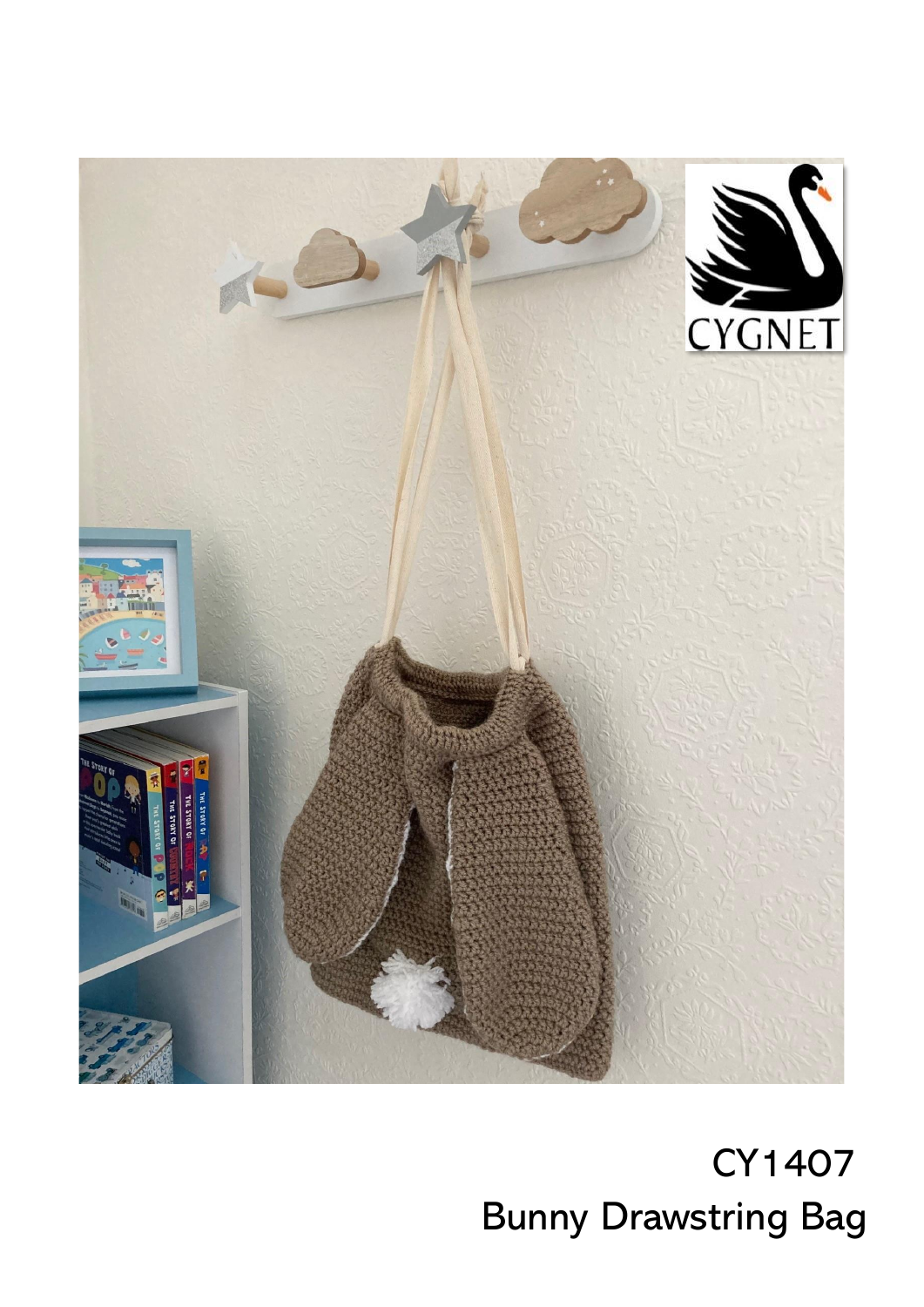2 x 100g ball of Cygnet Aran in 357 Latte (A)

1 x 100g ball of Cygnet Aran in 208 White (B)

5mm hook, 3m of bunting tape, ribbon or cord cut into two 1.5m lengths, 6cm pom pom maker or card to use as pom pom maker

Ξ

#### **Measurements**

30cm x 35 cm

### **Abbreviations**

ch chain

tr treble crochet

tr2tog treble crochet two together (decrease)

sl st slip stitch

## **Pattern is written in UK terms**

#### **Main Bag**

With A, chain 43.

Rnd 1: Beg in 3rd st from hook, 40 tr, 6 tr in last st, turning as you go to work in the other side of the chain, 40 tr, 5 tr in base of ch 3 at start of round, sl st to top of beg ch 3 to join. (92 sts incl beg 3 ch)

Rnd 2-38 : 3 ch, 91 tr, sl st to join.

Fold top edge inside, turn and sl st into bottom of row 35/top of row 34 all the way around – to create a channel for the cord. Cord will be threaded in at each side of the bag between the stitches.

## **Ears (Make 2)**

Rnd 1: With A and working into a magic ring, 3 ch, 11 tr, sl st to join

Rnd 2: 3 ch, 2 tr in next st, (tr, 2 tr in next st) 5 times, sl st to join. 18 sts.

Rnd 3: 3 ch, tr, 2 tr in next st, (2 tr, 2 tr in next st) 5 times, sl st to join. 24 sts.

Rnd 4: 3 ch, 2 tr, 2 tr in next st, ( 3 tr, 2 tr in next st) 5 times, sl st to join. 30 sts.

Rnd 5: 3 ch, 3 tr, 2 tr in next st, (4 tr, 2 tr in next st) 5 times, sl st to join. 36 sts.

Rnd 6-10: 3 ch, 35 tr, sl st to join

Rnd 11: 3 ch, tr2tog, 15 tr, tr2tog, 16 tr, sl st to join. 34 sts

Rnd 12: 3 ch, 33 tr.

Rnd 13: 3 ch, tr2tog, 14 tr, tr2tog, 15 tr, sl st to join. 32 sts

Rnd 14: 3 ch, 31 tr.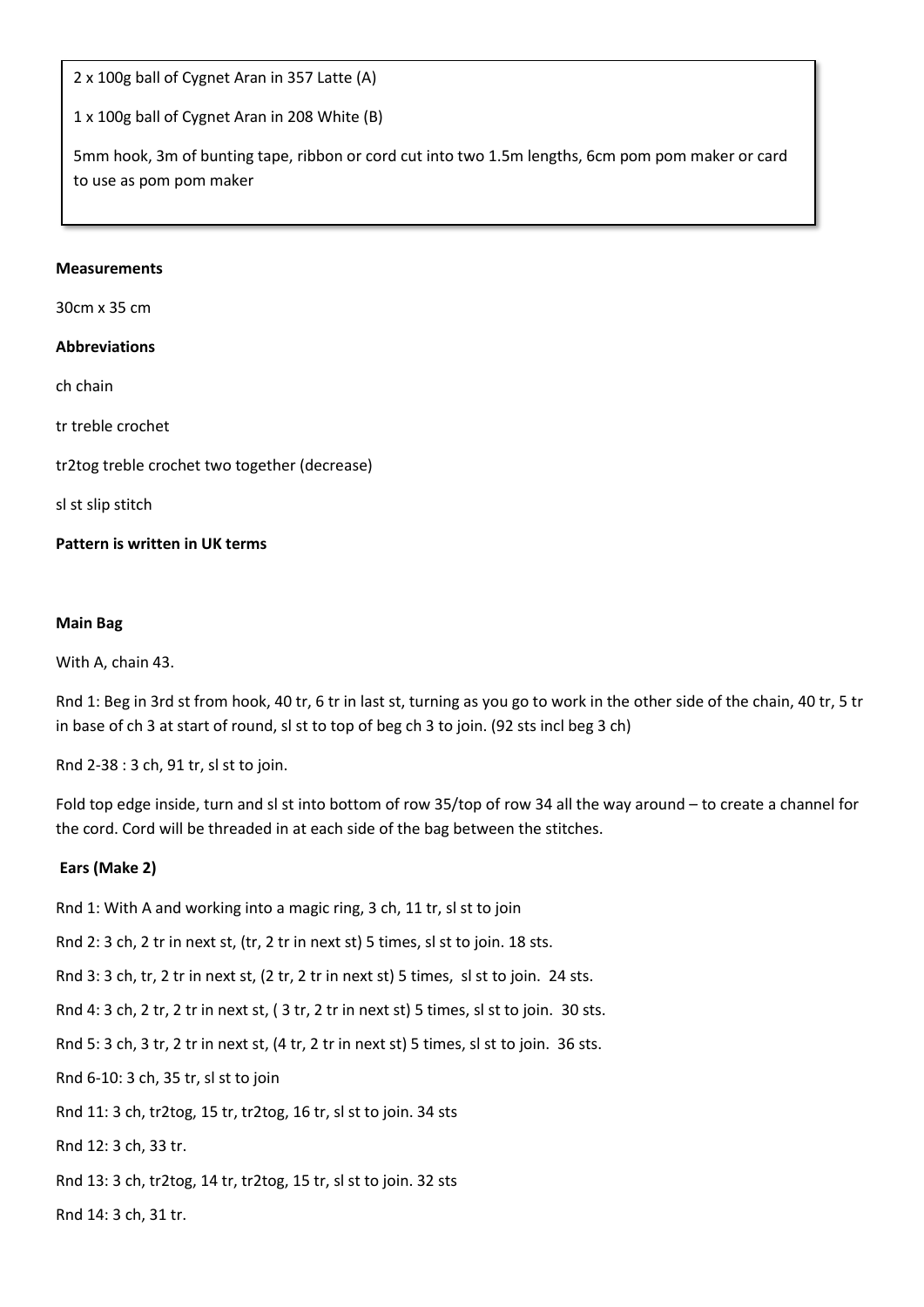Rnd 15: 3 ch, tr2tog, 13 tr, tr2tog, 14 tr, sl st to join. 30 sts Rnd 16: 3 ch, 29 tr. Rnd 17: 3 ch, tr2tog, 12 tr, tr2tog, 13 tr, sl st to join. 28 sts Rnd 18: 3 ch, 27 tr. Rnd 19: 3 ch, tr2tog, 11 tr, tr2tog, 12 tr, sl st to join. 26 sts Rnd 20: 3 ch, 25 tr Rnd 21: 3 ch, tr2tog, 10 tr, tr2tog, 11 tr, sl st to join. 24 sts Rnd 22: 3 ch, 23 tr Rnd 23: 3 ch, tr2tog, 9 tr, tr2tog, 10 tr, sl st to join. 24 sts Rnd 24: 3 ch, 21 tr Rnd 25: 3 ch, tr2tog, 8 tr, tr2tog, 9 tr, sl st to join. 24 sts Rnd 26: 3 ch, 19 tr. Fasten off, Leave tail end for sewing up.

#### **Ear inners (Make 2)**

Row 1: With B, working into a magic ring, 3 ch, 5 tr. Turn. 6 sts Row 2: 3 ch, tr in same st, tr, 2 tr in next st, 2 tr, 2 tr in top of beg 3 ch. 9 sts. Row 3: 3 ch, tr in same st, 3 tr, 2 tr in next st, 3 tr, 2 tr in top of beg 3 ch. 12 sts Row 4: 3 ch, tr in same st, 4 tr, 2 tr in next st, 5 tr, 2 tr in top of beg 3 ch. 15 sts Row 5: 3 ch, tr in same st, 6 tr, 2 tr in next st, 6 tr, 2 tr in top of beg 3 ch. 18 sts. Row 6-10: 3 ch, 17 tr. 18 sts Row 11: 3 ch, 16 tr (no tr in top of beg 3 ch at end of row) Row 12: 3 ch, 16 tr. 17 sts Row 13: 3 ch, miss first st, 15 tr. Row 14: 3 ch, 15 tr. 16 sts Row 15: 3 ch, 14tr (no tr in top of beg 3 ch at end of row) Row 16: 3 ch, 14 tr. 15 sts Row 17: 3 ch, miss first st, 13 tr. Row 18: 3 ch, 13 tr. 14 sts Row 19: 3 ch, 12 tr (no tr in top of beg 3 ch at end of row) Row 20: 3 ch, 12 tr. 13 sts. Row 21: 3 ch, miss first st, 11 tr. Row 22: 3 ch, 11 tr. 12 sts. Row 23: 3 ch, 10 tr (no tr in top of beg 3 ch at end of row)

Row 24: 3 ch, 10 tr. 11 sts